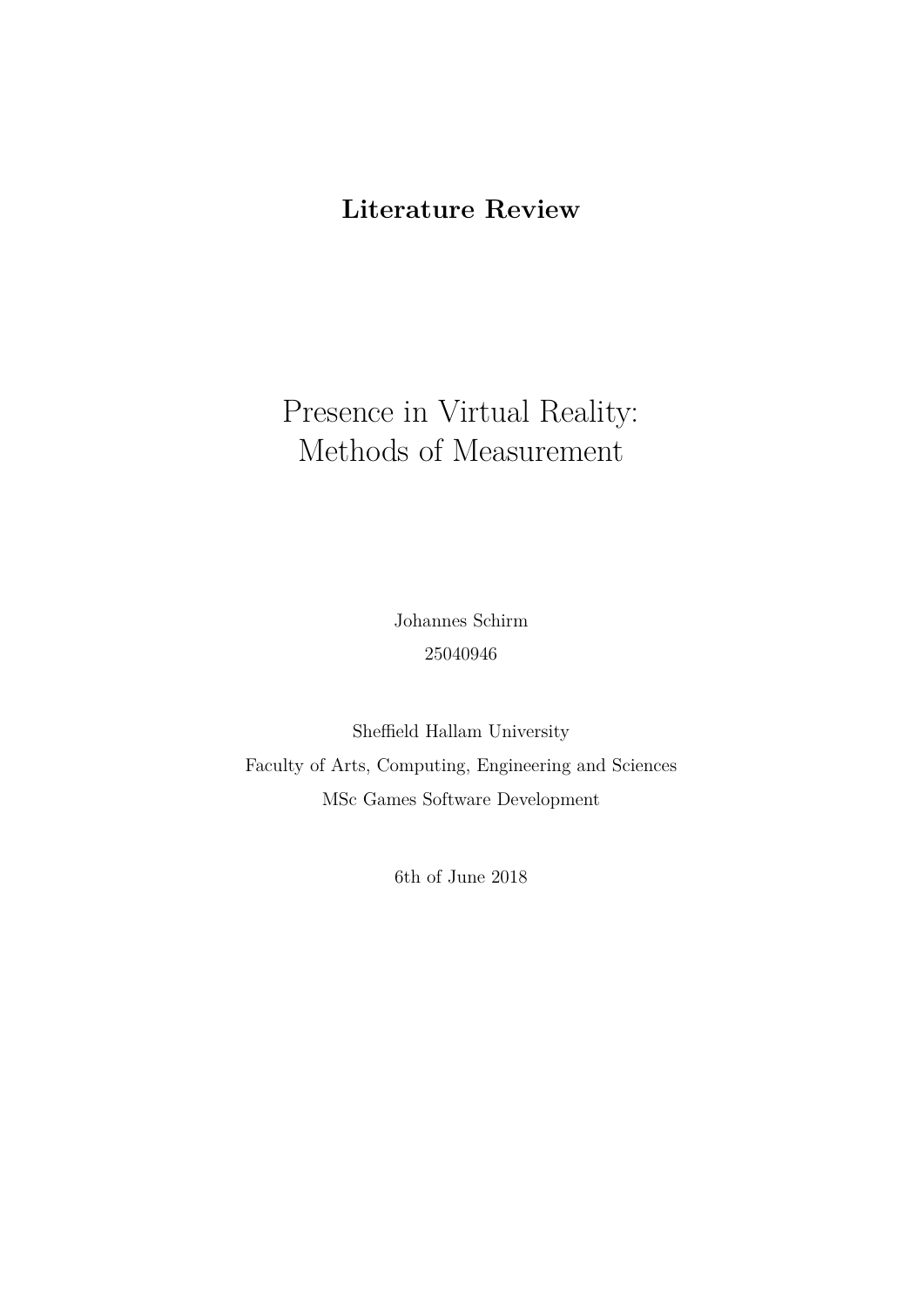## **Contents**

|             | 1 Introduction            |                        |                |  |
|-------------|---------------------------|------------------------|----------------|--|
| $2^{\circ}$ | <b>Selection Criteria</b> |                        |                |  |
|             | 2.1                       |                        | $\overline{4}$ |  |
|             |                           | 2.2 Exclusion Criteria | - 5            |  |
|             | 3 Literature Analysis     |                        |                |  |
|             |                           |                        | - 6            |  |
|             |                           |                        |                |  |
|             |                           |                        |                |  |
|             | Conclusion                |                        | 10             |  |
|             | References                |                        |                |  |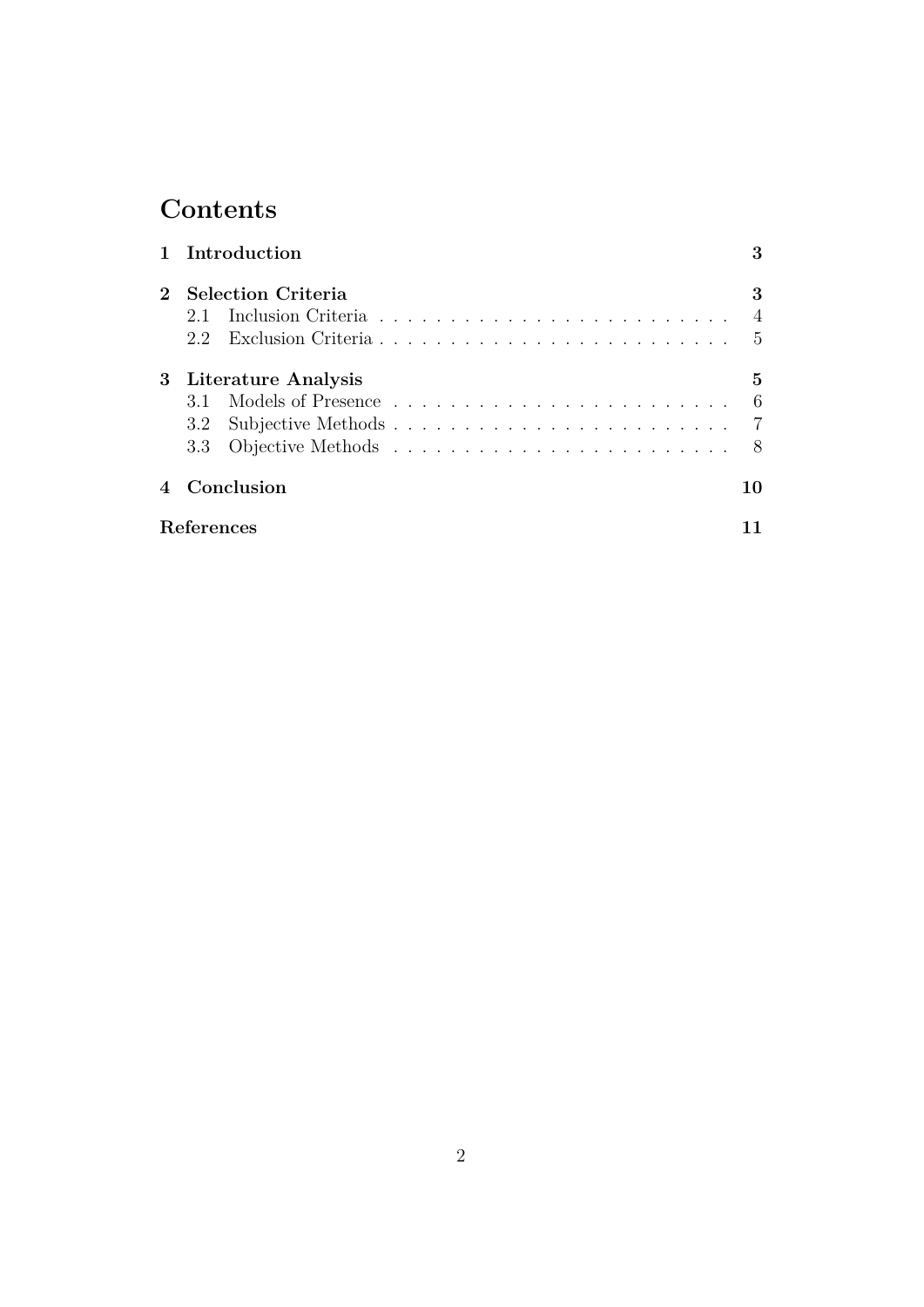### <span id="page-2-0"></span>**1 Introduction**

Research on elementary aspects of virtual reality is being conducted for several decades now, which has led to significant progress in the field. Nevertheless, some rather important questions are still difficult to answer when designing immersive virtual environments (IVEs). These are mostly related to the way humans perceive IVEs, as the involved technology steadily improves and therefore manages to provide experiences of increasing quality. An example of technical limitations that presented less and less of a problem over time is frame rate: [Barfield and Hendrix](#page-10-1) [\(1995\)](#page-10-1) thought that, even with only a maximum of 25 frames per second, 'computational resources could be saved using a slower update rate while maintaining a given level of presence', whereas 17 years later, [van Waveren](#page-12-0)  $(2016, p. 38)$  $(2016, p. 38)$  explains that '[the delay between sampling tracking coordinates and emitting corresponding photons] should be 20 milliseconds or less for compelling virtual reality experiences.' This is twice as many frames to compute as two decades ago, but with highperformance graphics cards and optimisation techniques, this has become the standard for contemporary implementations of IVEs.

However, human-related problems are often more difficult to solve because they usually depend on how an individual perceives their environment and the specific purpose an IVE is used for. An important factor in this regard is the degree to which a person feels presence in an IVE, in literature commonly referred to as an individual's sense of "being" at the virtual place. While it is possible to collect objective data about computational performance and act upon the results by improving hardware and software, measuring how present an individual is when experiencing an IVE is generally a very difficult task. This literature review aims to give an overview of which objective and subjective methods have already been used in order to scientifically measure presence and how reliable their results are seen as by different authors.

#### <span id="page-2-1"></span>**2 Selection Criteria**

Most of the progress on presence in IVEs until now has been accomplished by slow degrees in the context of conference papers and journal articles. In a recent literature survey about concepts and measurement of presence by [Skarbez, Brooks and Whitton](#page-11-0) [\(2017b\)](#page-11-0), the authors reference more than 150 publications and still conclude the following: 'An ideal measurement of presence would be reliable, that is, producing repeatable results, both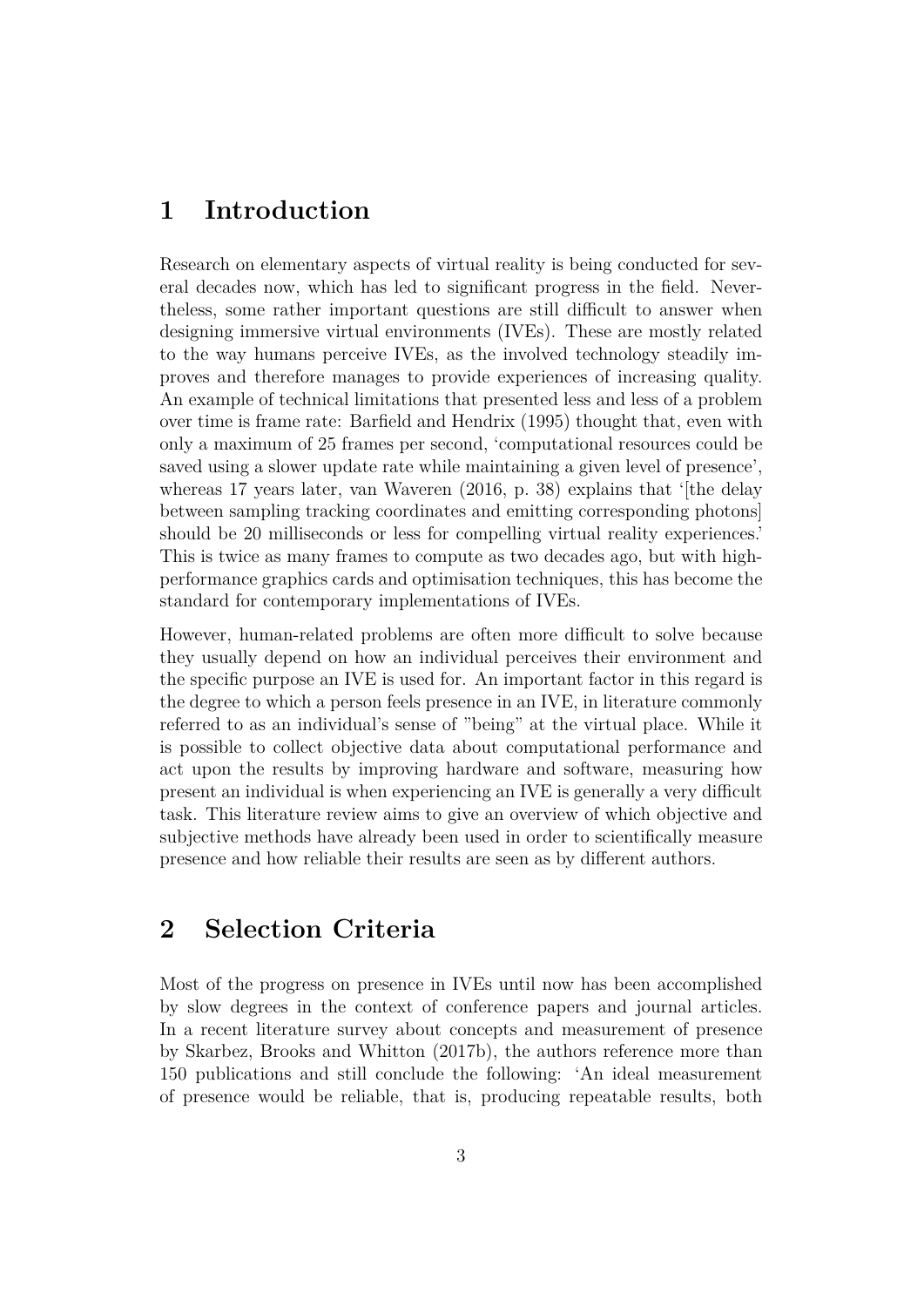within and between subjects; valid, that is, demonstrated to correlate with the subjective feeling of presence; multi-level-sensitive; and objective [...]. These are standard principles of sound testing practices [...]. We would go further and suggest that such an ideal metric should also be measurable contemporaneously, continually, and without modification to the scenario, and should be generalizable across [I]VEs. No measure of presence yet exists that meets all of these criteria.' Firstly, this statement helps to understand that this topic has been worked on for many years now and there is still no entrenched method everybody agrees on, which is why literature mainly consists of many different model proposals or studies that apply these models. Secondly, it becomes clear that only a fraction of the relevant publications can be considered in this context. This section explains both formal inclusion and exclusion criteria and the content-related selection strategy used.

#### <span id="page-3-0"></span>**2.1 Inclusion Criteria**

The body of relevant literature primarily features studies for which there was a direct or indirect need to measure the presence of participants in an IVE, as well as theoretical publications explicitly focussing on models of presence. Both of these can be valuable resources when compared with one another. Since research in this field is still in the phase of finding novel approaches, it was considered more useful to include a broader range of interesting ideas and opinions rather than a full collection of already established methods. Another reason for this is that the latter are biased towards subjective measurement methods, as these are much more practical.

A publication was seen as suitable for inclusion if it had been peer-reviewed, especially in the context of a conference or a journal with strong relation to the topic. This way, it was guaranteed that the scientific community with experts in this field reviewed it and approved its methods. Usually, one has to be a little bit cautious when including conference papers, as they sometimes present very novel ideas or preliminary conclusions in a smaller format. For this topic, however, a good number of them was included in order to broaden the spectrum of ideas. Interesting examples for this are [Deniaud, Honnet,](#page-10-2) [Jeanne and Mestre](#page-10-2) [\(2015\)](#page-10-2), [Soyka et al.](#page-12-1) [\(2015\)](#page-12-1) and [Nunez and Blake](#page-11-1) [\(2003\)](#page-11-1). Another property that made publications particularly eligible for inclusion was the way they dealt with existing approaches: Even if a study was not primarily concerned with understanding presence, it could provide valuable input just through the justification for the authors' choice of a specific method of presence measurement or through newly invented methods.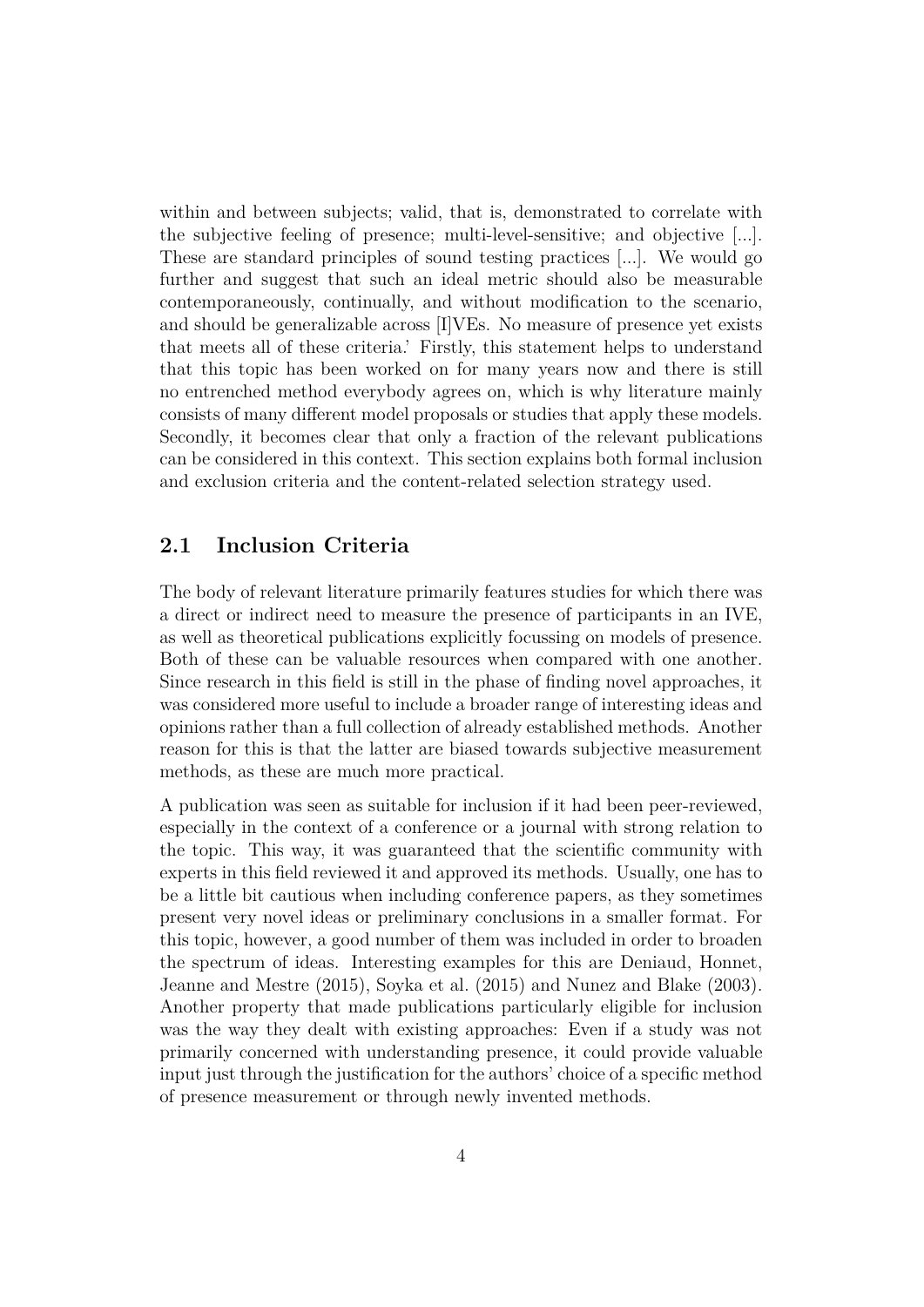#### <span id="page-4-0"></span>**2.2 Exclusion Criteria**

It should go without saying that only peer-reviewed publications were considered eligible for inclusion. But to define an even more precise requirement, it was expected that each document was accessible through its own Digital Object Identifier (DOI). Some documents on the topic, for instance smaller reports or dissertations, were interesting but never formally published and therefore had no DOI assigned to them. Examples for this are 'Immersion and Presence' by Daniel R. Mestre or 'Physiological Reaction as an Objective Measure of Presence in Virtual Environments' by Michael Meehan. Others had their DOI apparently withdrawn recently or were still in the phase of waiting for a new DOI to be assigned to them. One interesting publication had to be excluded because it is not written in English: 'Presence in Virtual Environments: Objective Metrics vs. Subjective Metrics: A Pilot Study' by Melo, Rocha, Barbosa and Bessa.

In general, the topic seemed to be dominated by high-quality research which contributed to major conferences or journals. Because of this, there were very few cases in which a publication did actually not meet the requirements described above. Furthermore, there are almost no published treatises or books on the topic, as it was always evolving and a much more appropriate subject to experimental and theoretical publications. Although this almost entirely removed the need for further exclusion criteria, there was one content-related condition set: The term 'presence' is not necessarily connected to IVEs, since 'media such as the telephone, radio, television, film and many others offer a lesser degree of presence as well', following [Lombard and Ditton](#page-10-3) [\(1997\)](#page-10-3). It was therefore verified that included publications were predominantly relating the term 'presence' to IVEs and not to other forms of media.

### <span id="page-4-1"></span>**3 Literature Analysis**

The perception of presence in IVEs constantly evolved and a good number of models were thought of, trying to describe and prioritise all components involved. Even so, a few methods of measurement became particularly popular and were much more frequently incorporated into studies than others. One of the most present examples is the questionnaire presented by [Witmer](#page-12-2) [and Singer](#page-12-2) [\(1998\)](#page-12-2), references to which can be found in many publications on the topic. It is taken by participants after experiencing the IVE and contains questions from the four categories control, sensory, distraction and realism.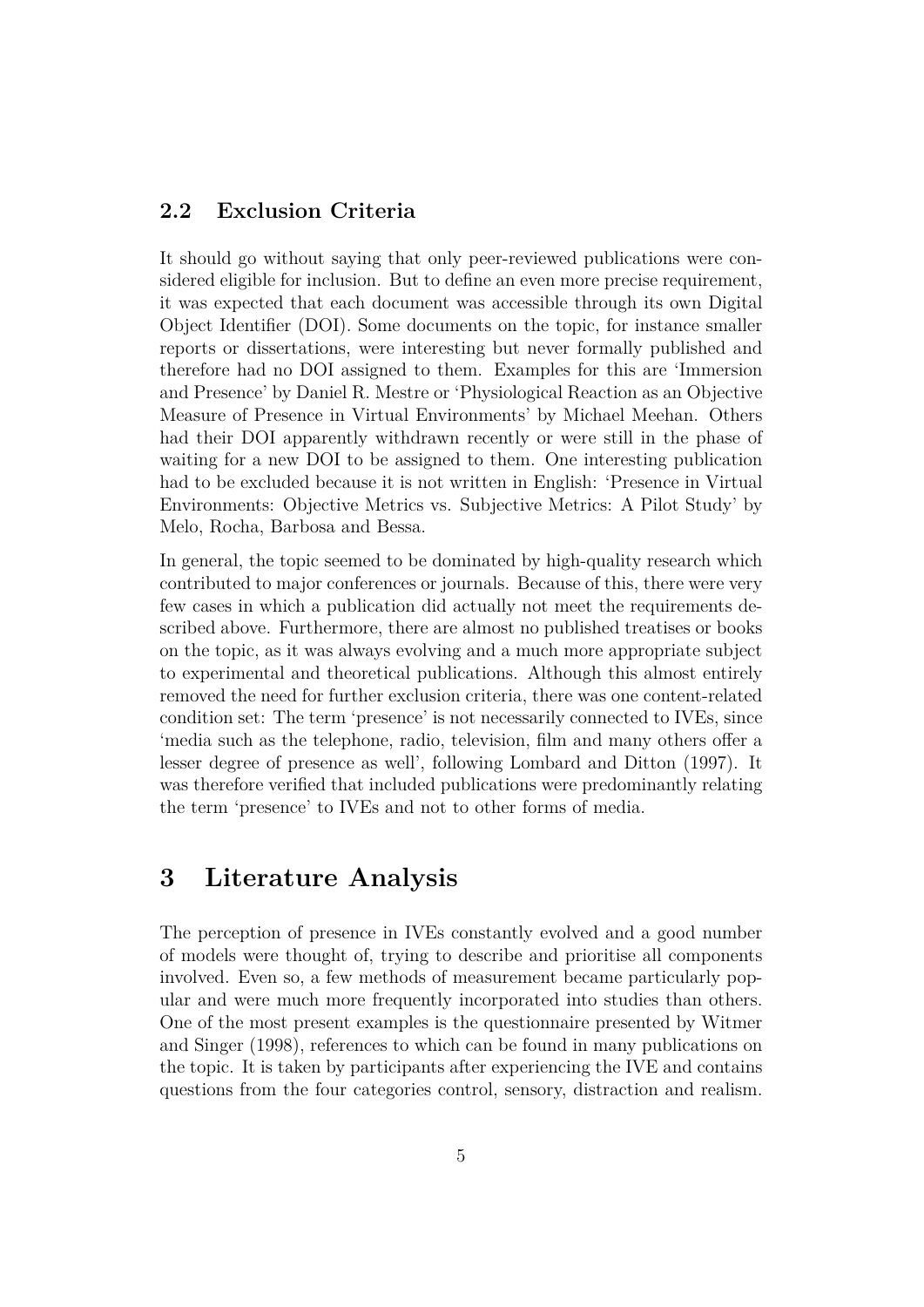In a later publication by [Slater, Spanlang and Corominas](#page-11-2) [\(2010,](#page-11-2) p. 92:2), the authors discourage the use of the questionnaire as the only measure by referencing several problems that were found: 'It does not seem to be able to distinguish between an experience in reality and virtual reality [...], the measurements may be unstable [...], it has problems in actually assessing the concept itself [...], and there are methodological problems in analyzing subjective rating data as if it were interval or ratio data [...].' In [Slater](#page-11-3) [\(2009\)](#page-11-3), they presented an alternative model instead, splitting up the term into 'Place Illusion' (PI) and 'Plausibility Illusion' (Psi): 'We have called PI the "being there" qualia that was referred to as "presence" in the original literature: It is the feeling of being in the place depicted by the virtual environment (even though you know that you are not there). We call the Psi the illusion that what is happening is real (even though you know that it is not real). Following further publications from [Slater and Garau](#page-11-4) [\(2007\)](#page-11-4), [Sanchez-Vives and](#page-11-5) [Slater](#page-11-5) [\(2005\)](#page-11-5) and [Slater](#page-11-6) [\(2004\)](#page-11-6), the research community slowly moved towards always using both subjective methods and objective methods in order to make their measures of presence more comprehensible.

#### <span id="page-5-0"></span>**3.1 Models of Presence**

Many different models have been considered for explaining how the concept of presence should best be broken down into components that are easier to assess. [Skarbez et al.](#page-11-0) [\(2017b,](#page-11-0) p. 96:18) manage to reference 14 models, without even including 'higher-order concepts' (p. 96:17) like PI and Psi. An in-depth discussion of the models would go beyond the scope of the literature review — this subsection will only summarise the main concepts.

On the most fundamental level, [Flach and Holden](#page-10-4) [\(1998\)](#page-10-4) thought through different approaches to the 'science' of presence. They asked to what extent it is relative to the individual experiencing an IVE and specifically pointed out a possible explanation with the help of Gibson's well-known studies of the human perception as being solely defined through perceived interactions with the environment (pp. 93-94). While [Bystrom, Barfield and Hendrix](#page-10-5) [\(1999\)](#page-10-5) already started decomposing the phenomenon into immersion, presence and performance, [Lombard and Ditton](#page-10-3) [\(1997\)](#page-10-3) listed a considerable number of views on the term itself, primarily social and perceptual aspects.

Alongside the model based on the concept of neuro-linguistic programming by [Slater, Usoh and Steed](#page-12-3) [\(1994\)](#page-12-3), the questionnaire by [Witmer and Singer](#page-12-2) [\(1998\)](#page-12-2) then gained popularity within the research community. Even though [Nichols, Haldane and Wilson](#page-10-6) [\(2000\)](#page-10-6) and [Hoffman, Richards, Coda, Richards](#page-10-7)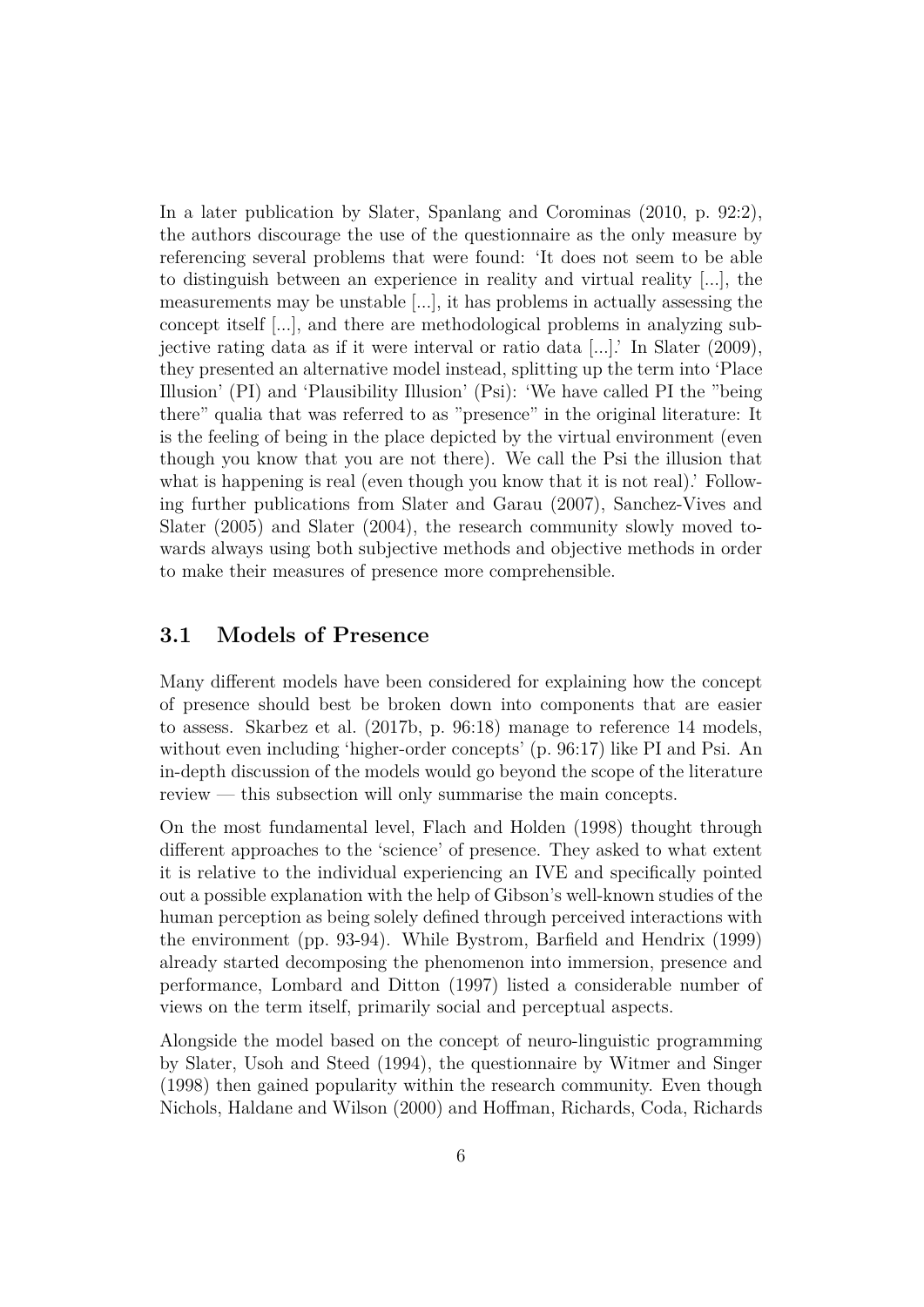[and Sharar](#page-10-7) [\(2003\)](#page-10-7) took first steps towards objective methods of measurement by considering behaviour, attention and magnetic resonance imaging in their experiment designs, the results were perceived as ambiguous and hard to interpret even by the authors themselves. Both appeared to be much more confident presenting data from questionnaires and verbal ratings.

Only after PI and Psi were introduced by [Slater](#page-11-3) [\(2009\)](#page-11-3) and further work on objective measurements — particularly utilising methodologies from psychophysics — was accomplished by [Slater et al.](#page-11-2) [\(2010\)](#page-11-2), it became a standard to combine subjective and objective methods of measurement. From then on, not many publications (none in the subset reviewed here) explicitly tried to develop new models of presence. One exception is an interesting theoretical framework by [Szczurowski and Smith](#page-12-4) [\(2017\)](#page-12-4), proposing three hypothetical experiments that evaluate 'capacity of the medium for inducing presence', 'factors loading on presence' and also 'brain function theory hypothesis in relation to [IVEs]'. This is one of the most recent publications considered in this literature review and provides a promising starting point for designing a novel presence study in an 'applied research' (p. 17:7) context.

#### <span id="page-6-0"></span>**3.2 Subjective Methods**

Subjective measurements of presence are taken through verbal judgements in real-time or post-questionnaires on paper. An early approach by [Slater](#page-12-3) [et al.](#page-12-3) [\(1994,](#page-12-3) p. 18) was to directly expose participants to their definition of presence and ask them to rate a few items on a Likert scale. They concluded that 'subjects have a certain baseline level of presence in the [I]VE, and the questionnaire may lead to an expectation that the experimenters are looking for answers that are beyond this baseline' (p. 28), which showed first problems with this approach. [Barfield and Hendrix](#page-10-1) [\(1995,](#page-10-1) p. 7) expanded this questionnaire by items regarding 'Fidelity of Interaction', which they viewed as implicit factors on presence. They also noted that 'questions relating to interactivity [...], which we thought a priori would form a separate factor, loaded significantly on the virtual presence factor.' Again, there was no clear notion of what factors actually influence presence.

For a study of fear of heights, [Regenbrecht, Schubert and Friedmann](#page-11-7) [\(1998,](#page-11-7) p. 240) created their own questionnaire 'from interviews with long-term users of VR applications'. Although [Witmer and Singer](#page-12-2) [\(1998\)](#page-12-2) already presented their comprehensive questionnaire, [Slater, Steed, McCarthy and Maringelli](#page-11-8) [\(1998\)](#page-11-8) continued refining their own questions for studying body movement: To them, it mixed the distinct concepts of immersion and presence.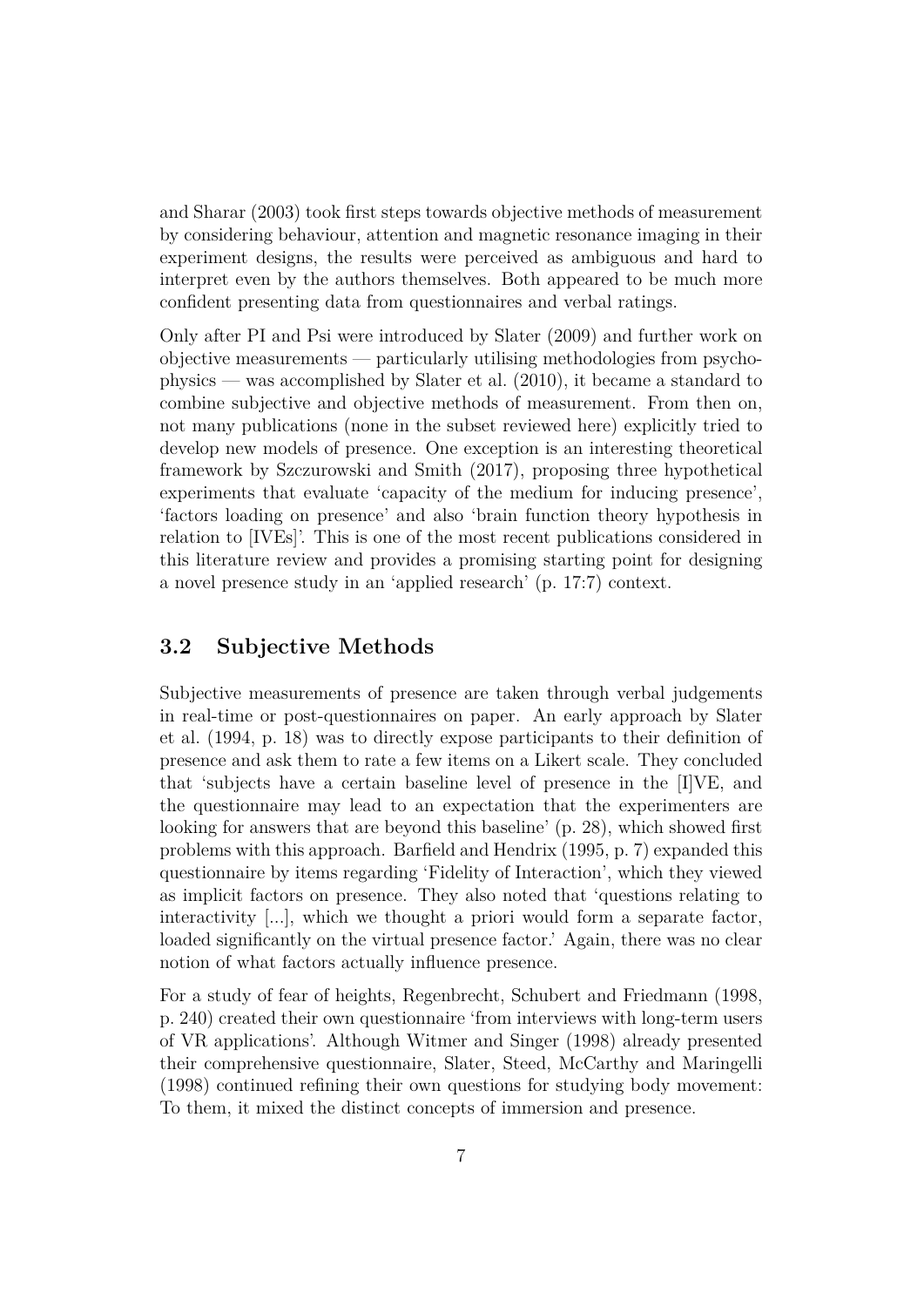From then on, these main approaches always had to be considered by the research community: Studying the effect of different levels of IVE quality on presence, [Nunez and Blake](#page-11-1) [\(2003,](#page-11-1) p. 104) acknowledged that 'although several presence scales are available in the literature, the choice of which to use is far from trivial' and considered not only the questionnaire by [Witmer](#page-12-2) [and Singer](#page-12-2) [\(1998\)](#page-12-2) but also the ratings by [Slater, Usoh and Steed](#page-12-5) [\(1995\)](#page-12-5). [Bouchard, St-Jacques, Robillard and Renaud](#page-10-8) [\(2008\)](#page-10-8) studied anxiety and combined the two approaches, as well, arguing that 'single-item measures [...] are less intrusive than questionnaires if one wants to use them during the immersion.' And while [McQuiggan, Rowe and Lester](#page-10-9) [\(2008\)](#page-10-9) only used the questionnaire by [Witmer and Singer](#page-12-2) [\(1998\)](#page-12-2) for an evaluation of their learning environment, [Phillips, Interrante, Kaeding, Ries and Anderson](#page-11-9) [\(2012\)](#page-11-9) only used the questions by [Slater et al.](#page-12-5) [\(1995\)](#page-12-5) for perceptual studies.

Depending on the context and the preferred model of presence, different methods were utilised in almost all subsequent studies. Even though these were still derivatives of the two main approaches referenced before, modified statistical procedures and question pools lead to a large number of employed subjective measurement methods. Since it would not make sense to randomly pick a few of them for this review, the comprehensive literature survey by [Skarbez et al.](#page-11-0) [\(2017b,](#page-11-0) p. 96:25) is referenced at this point instead.

#### <span id="page-7-0"></span>**3.3 Objective Methods**

From the included publications, [Nichols et al.](#page-10-6) [\(2000\)](#page-10-6) were the first authors to explicitly make objective measures part of their experiment design. They compared objective measurements like 'physiological monitoring, self-report of symptoms and other experiences, postural assessment and visual, physical and psychomotor performance tests' (p. 475) with a subjective measurement in a first experiment. Although they found the results of the reflex response measure to be promising, they retained more confidence in use of rating scales that were generally easier to apply (p. 438). In a much earlier study by [Slater](#page-12-5) [et al.](#page-12-5) [\(1995\)](#page-12-5), the authors evaluated the effect of two locomotion techniques on presence both through a questionnaire and the path taken by participants through the IVE. But since measures like this are completely dependent on the specific IVE, they are not considered in this section.

[IJsselsteijn, de Ridder, Freeman and Avons](#page-10-10) [\(2000\)](#page-10-10) presented a summary of what measures of presence needed to be considered at the time. They did not only consider the existing categories of subjective measures of presence, but also postural responses, physiological measures, dual task measures and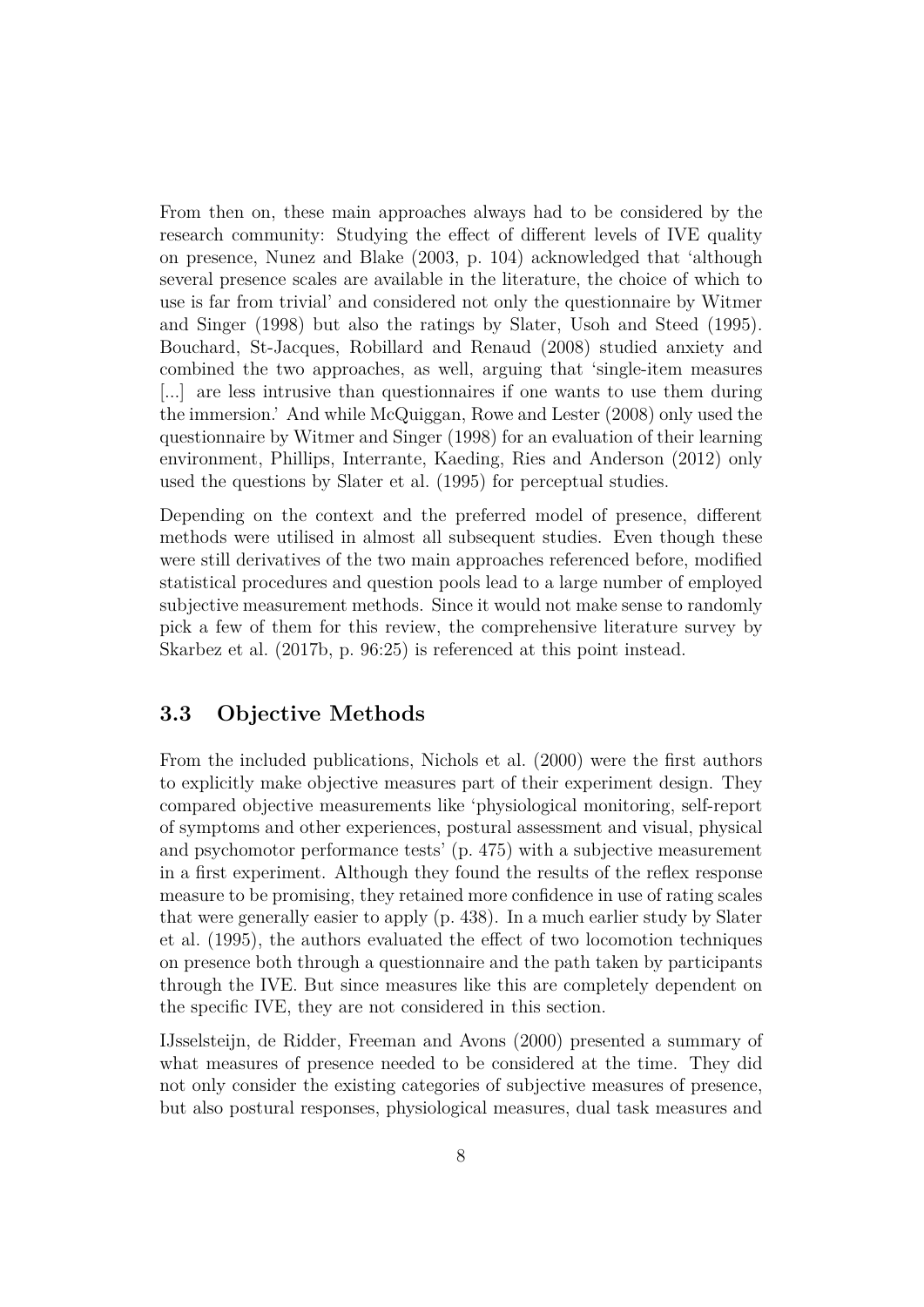social responses as objective forms measurements (p. 524). Their conclusion is the following: 'It seems reasonable to assume that not one overall presence measure will be developed, but rather an aggregate measure of presence that is comprised of both subjective and objective components, in order to avoid the limitations of either alone' (p. 527). This was understood by many other authors, which is why most of them started to expand their experiment designs by more objective measures.

Furthermore, [Zimmons and Panter](#page-12-6) [\(2003\)](#page-12-6) measured skin conductance and heart rate for their study about influences of rendering quality on presence and noticed a significant correlation between heart rate, reported presence and task performance. Several years later, [Slater et al.](#page-11-10) [\(2007\)](#page-11-10) started their work on the 'Presenccia' project in order to 'assess the extent of presence using tools beyond traditional questionnaires, and therefore [...] avoid many of the problems involved with sole reliance on these'. In this context, [Slater](#page-11-2) [et al.](#page-11-2) [\(2010\)](#page-11-2) published a study on the psychophysics of presence: They now argue that 'presence is identified with its operationalization as a measureable property of the actions of people within IVEs compared with their expected or actually observed behavior within similar real-world settings.' Building upon their most recent model of presence — which consists of  $PI$  and  $Psi$  — they introduced a response function that can be used to predict how 'an average participant' would respond to a specific IVE in various regards (p. 92:8).

Through an empirical comparison between entrenched questionnaires and physiological measures, [Skarbez, Brooks and Whitton](#page-11-11) [\(2017a\)](#page-11-11) were able to draw several conclusions, including 'good evidence that the [...] presence questionnaire [by [Witmer and Singer](#page-12-2) [\(1998\)](#page-12-2)] responds to higher levels of immersion as a main effect' (p. 398). Some more examples of authors who incorporated both subjective and objective measurements into their studies are quickly described hereafter: [Malbos, Rapee and Kavakli](#page-10-11) [\(2012\)](#page-10-11) showed that their experimental behavioural scale was 'consistent, reliable, and [a] valid instrument to measure presence in threatening virtual situations', as well as 'an easy-to-use complementary test to the subjective and physiological measures of presence.' Although this scale can only be used in particularly threatening IVEs, it could be of use in situations where this is deliberate. [Deniaud et al.](#page-10-2) [\(2015\)](#page-10-2) took many physiological measurements for studying driving simulation and concluded that 'presence measurement can't be only based on subjective measures' (p. 747). Combining driving performance, heart rate and skin conductance level, they had a diverse set of objective data to compare the usual questionnaire results against.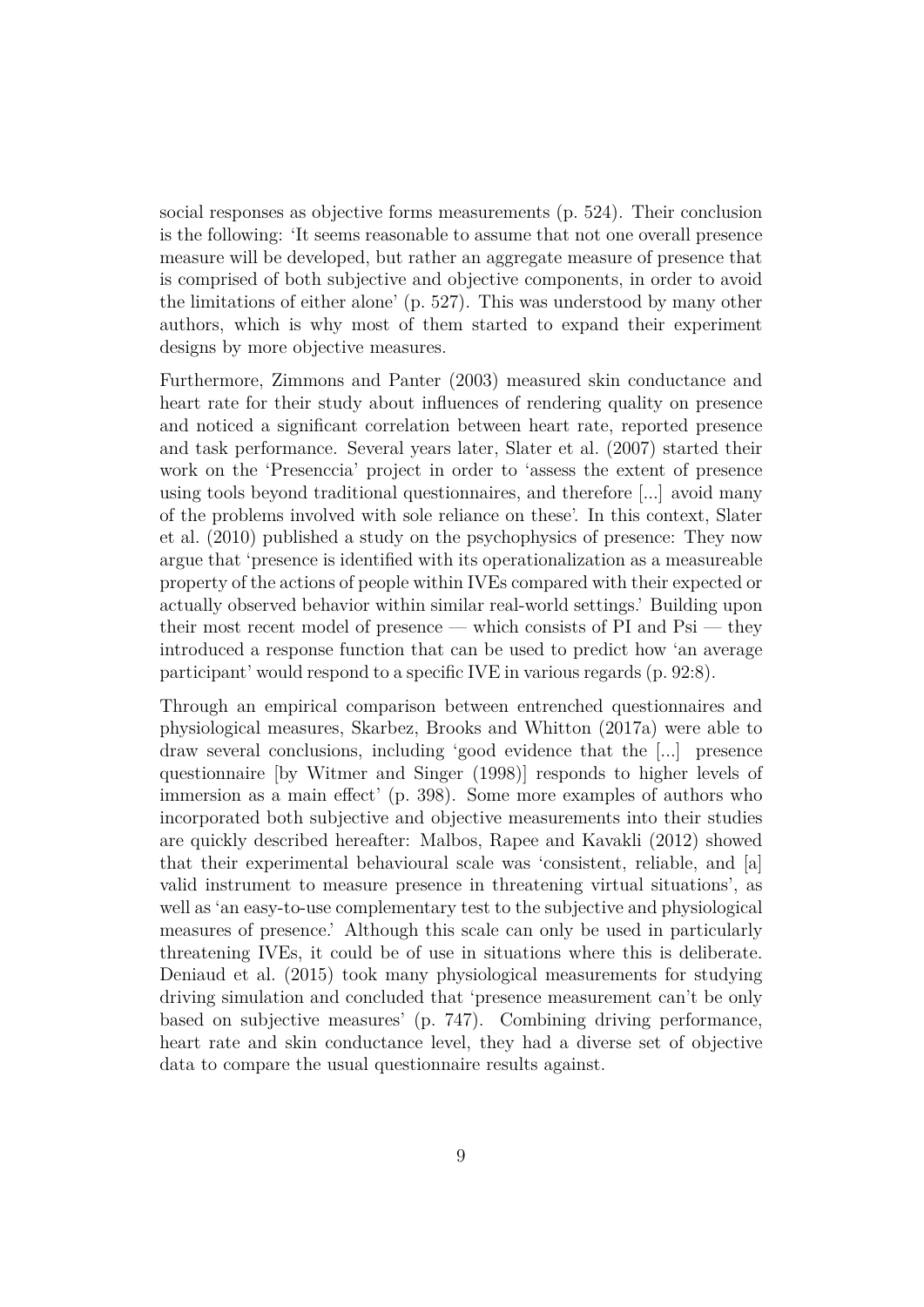### <span id="page-9-0"></span>**4 Conclusion**

Despite several decades of research and many innovations in this field, there is no complete agreement within the research community about what exactly defines presence and how it should be measured in a reliable way [\(Skarbez](#page-11-0) [et al., 2017b\)](#page-11-0). In general, subsequent studies should be designed to collect both subjective and objective measurements. For subjective measurements, there is a huge number of questionnaires to choose from. Nevertheless, it might be such a huge number because it is often needed to adjust entrenched instruments to better fit a specific scenario. From this perspective, it might be good to always derive a customised procedure for each scenario. There are not as many objective measures that could possibly be taken, but on the other hand, they usually require a lot of effort to integrate into an experiment design. Although there were several possibilities discussed in [section 3.3,](#page-7-0) the work of [Skarbez et al.](#page-11-0) [\(2017b,](#page-11-0) pp. 96:29-96:31) is referenced at this point, as they offer a more general pool of common objective methods.

Even though it is important to consider objective methods to the same degree as subjective methods, one must be careful to not choose methods that are too intrusive and change the IVE or the experiment scenario too much. The less influence an objective method has on the participant, the better. This is why physiological measures such as heart rate and skin conductance are sometimes preferred to methods that would need the IVE to change, for example make it more threatening. Still, it takes more effort to implement these, as the experimenter has to manage all the corresponding hardware and the results need to be mapped and analysed afterwards, as well.

With regards to advancing presence research, [Szczurowski and Smith](#page-12-4) [\(2017\)](#page-12-4) bring very inspiring ideas into play with their recent paper. Firstly, they propose three hypothetical experiments, which could be adapted to a specific device and a specific IVE. Interpreting the results would be much easier than with a study that had to be designed from scratch, since the authors also provide 'possible experiment results and their interpretation'. Secondly, they call for 'an Open Science model for reporting experiments results and sharing as much data and designs as it's legally possible' (p. 5), an idea which they already supported by allowing others to adapt their experiment templates and therewith accelerate the increase of the critical mass of the research community, something that is urgently needed (p. 5).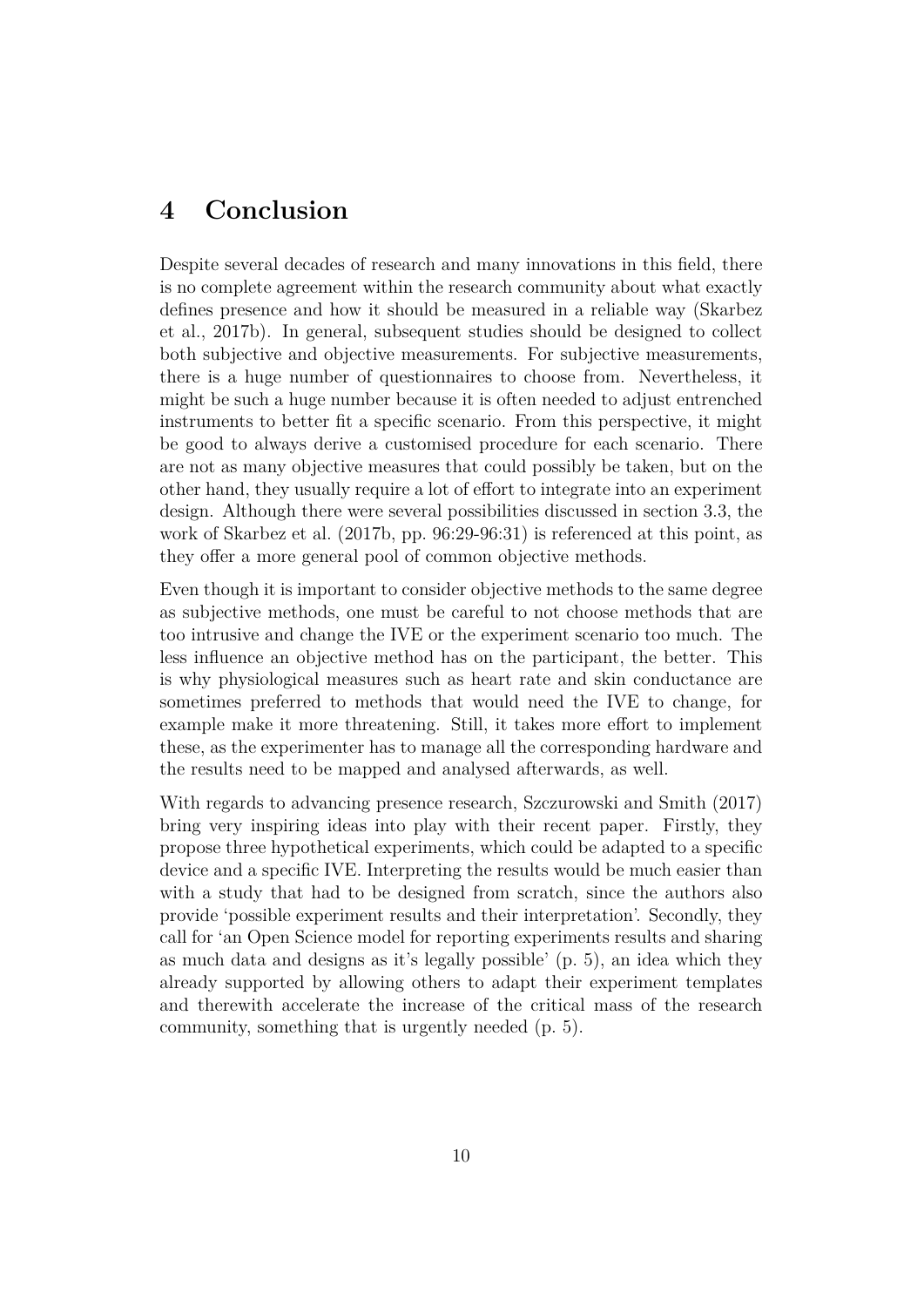### <span id="page-10-0"></span>**References**

- <span id="page-10-1"></span>Barfield, W. & Hendrix, C. (1995, June). The effect of update rate on the sense of presence within virtual environments. *Virtual Reality*, *1* (1), 3-15. doi: [10.1007/BF02009709](http://dx.doi.org/10.1007/BF02009709)
- <span id="page-10-8"></span>Bouchard, S., St-Jacques, J., Robillard, G. & Renaud, P. (2008, August). Anxiety increases the feeling of presence in virtual reality. *Presence*, *17* (4), 376-391. doi: [10.1162/pres.17.4.376](http://dx.doi.org/10.1162/pres.17.4.376)
- <span id="page-10-5"></span>Bystrom, K.-E., Barfield, W. & Hendrix, C. (1999). A conceptual model of the sense of presence in virtual environments. *Presence: Teleoperators and Virtual Environments*, *8* (2), 241-244. doi: [10.1162/105474699566107](http://dx.doi.org/10.1162/105474699566107)
- <span id="page-10-2"></span>Deniaud, C., Honnet, V., Jeanne, B. & Mestre, D. (2015). An investigation into physiological responses in driving simulators: An objective measurement of presence. In *Science and information conference (sai)* (p. 739-748). doi: [10.1109/SAI.2015.7237225](http://dx.doi.org/10.1109/SAI.2015.7237225)
- <span id="page-10-4"></span>Flach, J. M. & Holden, J. G. (1998). The reality of experience: Gibson's way. *Presence: Teleoperators and Virtual Environments*, *7* (1), 90-95. doi: [10.1162/105474698565550](http://dx.doi.org/10.1162/105474698565550)
- <span id="page-10-7"></span>Hoffman, H. G., Richards, T., Coda, B., Richards, A. & Sharar, S. R. (2003). The illusion of presence in immersive virtual reality during an fmri brain scan. *CyberPsychology and Behavior*, *6* (2), 127-131. doi: [10.1089/109493103321640310](http://dx.doi.org/10.1089/109493103321640310)
- <span id="page-10-10"></span>IJsselsteijn, W. A., de Ridder, H., Freeman, J. & Avons, S. E. (2000). Presence: concept, determinants, and measurement. In *Spie electronic imaging* (Vol. 3959, p. 520-529). doi: [10.1117/12.387188](http://dx.doi.org/10.1117/12.387188)
- <span id="page-10-3"></span>Lombard, M. & Ditton, T. (1997). At the heart of it all: The concept of presence. *Journal of Computer-Mediated Communication*, *3* (2), JM321. doi: [10.1111/j.1083-6101.1997.tb00072.x](http://dx.doi.org/10.1111/j.1083-6101.1997.tb00072.x)
- <span id="page-10-11"></span>Malbos, E., Rapee, R. M. & Kavakli, M. (2012, August). Behavioral presence test in threatening virtual environments. *Presence*, *21* (3), 268-280. doi: [10.1162/PRES](http://dx.doi.org/10.1162/PRES_a_00112) a 00112
- <span id="page-10-9"></span>McQuiggan, S. W., Rowe, J. P. & Lester, J. C. (2008). The effects of empathetic virtual characters on presence in narrative-centered learning environments. In *Proceedings of the sigchi conference on human factors in computing systems* (p. 1511-1520). New York, NY, USA: ACM. doi: [10.1145/1357054.1357291](http://dx.doi.org/10.1145/1357054.1357291)
- <span id="page-10-6"></span>Nichols, S., Haldane, C. & Wilson, J. R. (2000). Measurement of presence and its consequences in virtual environments. *International Journal of Human-Computer Studies*, *52* (3), 471. doi: [10.1006/ijhc.1999.0343](http://dx.doi.org/10.1006/ijhc.1999.0343)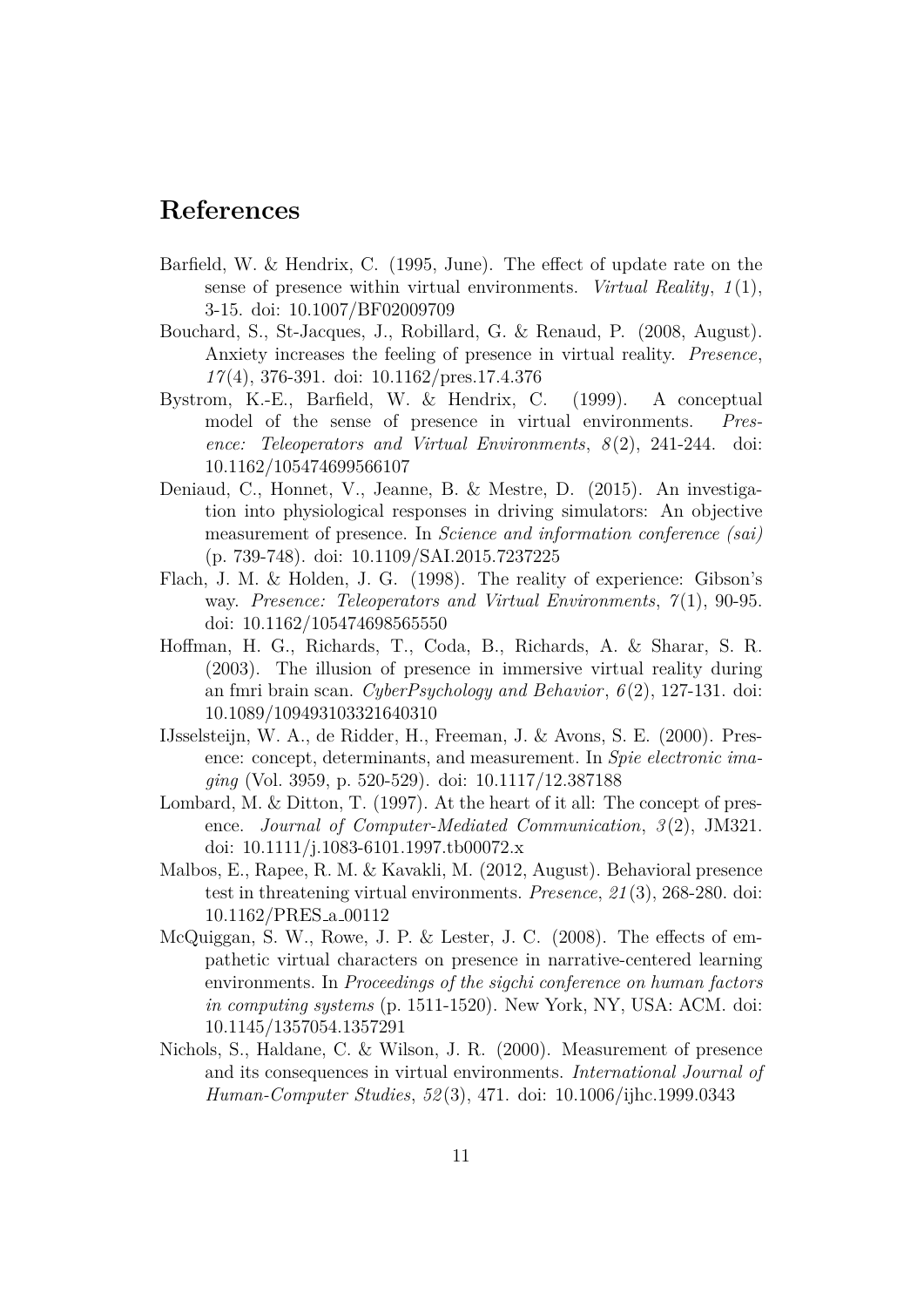- <span id="page-11-1"></span>Nunez, D. & Blake, E. (2003). Conceptual priming as a determinant of presence in virtual environments. In *Proceedings of the 2nd international conference on computer graphics, virtual reality, visualisation and interaction in africa* (p. 101-108). New York, NY, USA: ACM. doi: [10.1145/602330.602350](http://dx.doi.org/10.1145/602330.602350)
- <span id="page-11-9"></span>Phillips, L., Interrante, V., Kaeding, M., Ries, B. & Anderson, L. (2012, May). Correlations between physiological response, gait, personality, and presence in immersive virtual environments. *Presence*, *21* (2), 119- 141. doi: [10.1162/PRES](http://dx.doi.org/10.1162/PRES_a_00100) a 00100
- <span id="page-11-7"></span>Regenbrecht, H. T., Schubert, T. W. & Friedmann, F. (1998). Measuring the sense of presence and its relations to fear of heights in virtual environments. *International Journal of Human–Computer Interaction*, 10(3), 233-249. doi: [10.1207/s15327590ijhc1003](http://dx.doi.org/10.1207/s15327590ijhc1003_2) 2
- <span id="page-11-5"></span>Sanchez-Vives, M. V. & Slater, M. (2005). From presence to consciousness through virtual reality. *Nature Reviews.Neuroscience*, *6* (4), 332-9. doi: [10.1038/nrn1651](http://dx.doi.org/10.1038/nrn1651)
- <span id="page-11-11"></span>Skarbez, R., Brooks, F. P. & Whitton, M. C. (2017a). Immersion and coherence in a visual cliff environment. In *Ieee virtual reality* (p. 397- 398). doi: [10.1109/VR.2017.7892344](http://dx.doi.org/10.1109/VR.2017.7892344)
- <span id="page-11-0"></span>Skarbez, R., Brooks, F. P. & Whitton, M. C. (2017b, November). A survey of presence and related concepts. *ACM Computing Surveys*, *50* (6), 1-39. doi: [10.1145/3134301](http://dx.doi.org/10.1145/3134301)
- <span id="page-11-6"></span>Slater, M. (2004). How colorful was your day? why questionnaires cannot assess presence in virtual environments. *Presence: Teleoperators and Virtual Environments*, *13* (4), 484-493. doi: [10.1162/1054746041944849](http://dx.doi.org/10.1162/1054746041944849)
- <span id="page-11-3"></span>Slater, M. (2009). Place illusion and plausibility can lead to realistic behaviour in immersive virtual environments. *Philosophical Transactions of the Royal Society of London B: Biological Sciences*, *364* (1535), 3549- 3557. doi: [10.1098/rstb.2009.0138](http://dx.doi.org/10.1098/rstb.2009.0138)
- <span id="page-11-10"></span>Slater, M., Frisoli, A., Tecchia, F., Guger, C., Lotto, B., Steed, A., ... Bernardet, U. (2007, July). Understanding and realizing presence in the presenccia project. *IEEE Computer Graphics and Applications*, *27* (4), 90-93. doi: [10.1109/MCG.2007.93](http://dx.doi.org/10.1109/MCG.2007.93)
- <span id="page-11-4"></span>Slater, M. & Garau, M. (2007). The use of questionnaire data in presence studies: Do not seriously likert. *Presence: Teleoperators and Virtual Environments*, *16* (4), 447-456. doi: [10.1162/pres.16.4.447](http://dx.doi.org/10.1162/pres.16.4.447)
- <span id="page-11-2"></span>Slater, M., Spanlang, B. & Corominas, D. (2010). Simulating virtual environments within virtual environments as the basis for a psychophysics of presence. In *Acm siggraph 2010* (Vol. 29, p. Article 92). New York, NY, USA: ACM. doi: [10.1145/1833349.1778829](http://dx.doi.org/10.1145/1833349.1778829)
- <span id="page-11-8"></span>Slater, M., Steed, A., McCarthy, J. & Maringelli, F. (1998). The influence